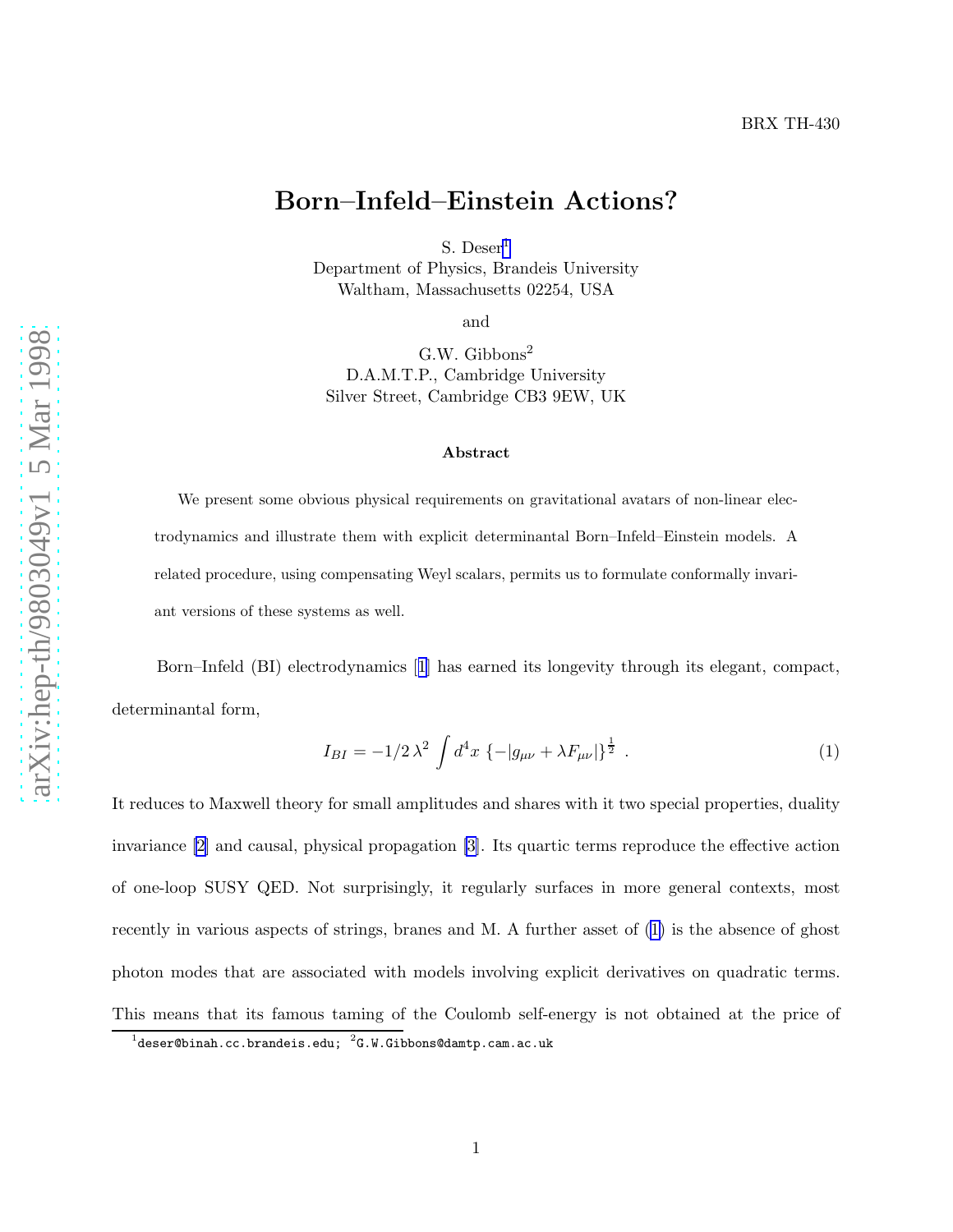<span id="page-1-0"></span>ghost compensation, but really stems from its nonpolynomial nature<sup>2</sup> and concomitant dimensional constant  $\lambda$ .

Is there a gravitational analog of BI? This note is part of the problem rather than of the solution: we will merely present and illustrate, but without giving any compelling examplar, some criteria that it would have to satisfy.

We begin with the purely gravitational sector. Determinant forms of gravity have a long history of their own, although in a spirit different from that of BI. The first such action was given by Eddington[[4](#page-6-0)] in a remarkably "modern" spirit; the metric enters as an integration constant in solving the equations of an ostensibly purely affine action,

$$
I_{EDD} = \int d^4x |R_{(\mu\nu)}(\Gamma)|^{\frac{1}{2}} \tag{2}
$$

where the independent field is a symmetric affinity  $\Gamma_{\nu\mu}^{\alpha} = \Gamma_{\mu\nu}^{\alpha}$ , and  $R_{(\mu\nu)}$  the symmetric part of its (generically nonsymmetric) Ricci tensor  $R_{\mu\nu}$ . Its (purely "Palatini") variation implies that the covariant gradient of the normalized minor of  $R_{(\mu\nu)}$  vanishes. Consequently,  $R_{(\mu\nu)}$  is a "metric" for the affinity,  $R_{(\mu\nu)} = \lambda g_{\mu\nu}$ ,  $D_{\alpha}(\Gamma)g_{\mu\nu} = 0$ . This model has given rise to large literature of its own, including such extensions as using the full Ricci tensor and nonsymmetric Γ to represent electromagnetism. Although we hope to return to these aspects, it is not the road we take here. Ours is closer to the spirit of[[1](#page-6-0)], working with a metric manifold from the start, with the generic geometrical action

$$
I_G = \int d^4x \{-|ag_{\mu\nu} + bR_{\mu\nu} + cX_{\mu\nu}|\}^{\frac{1}{2}}.
$$
 (3)

We have separated the linear Ricci term from terms  $X_{\mu\nu}(R)$  quadratic or higher in curvature. The major necesary condition here is that (3) describe gravitons but no ghosts. This simply means

<sup>2</sup>One must distinguish, however, between "non-singular", BIonic, finite energy and "solitonic": there is no singularity in the sense that the "true" Coulomb field is bounded, but it is still generated by a point charge in a normal Poisson equation.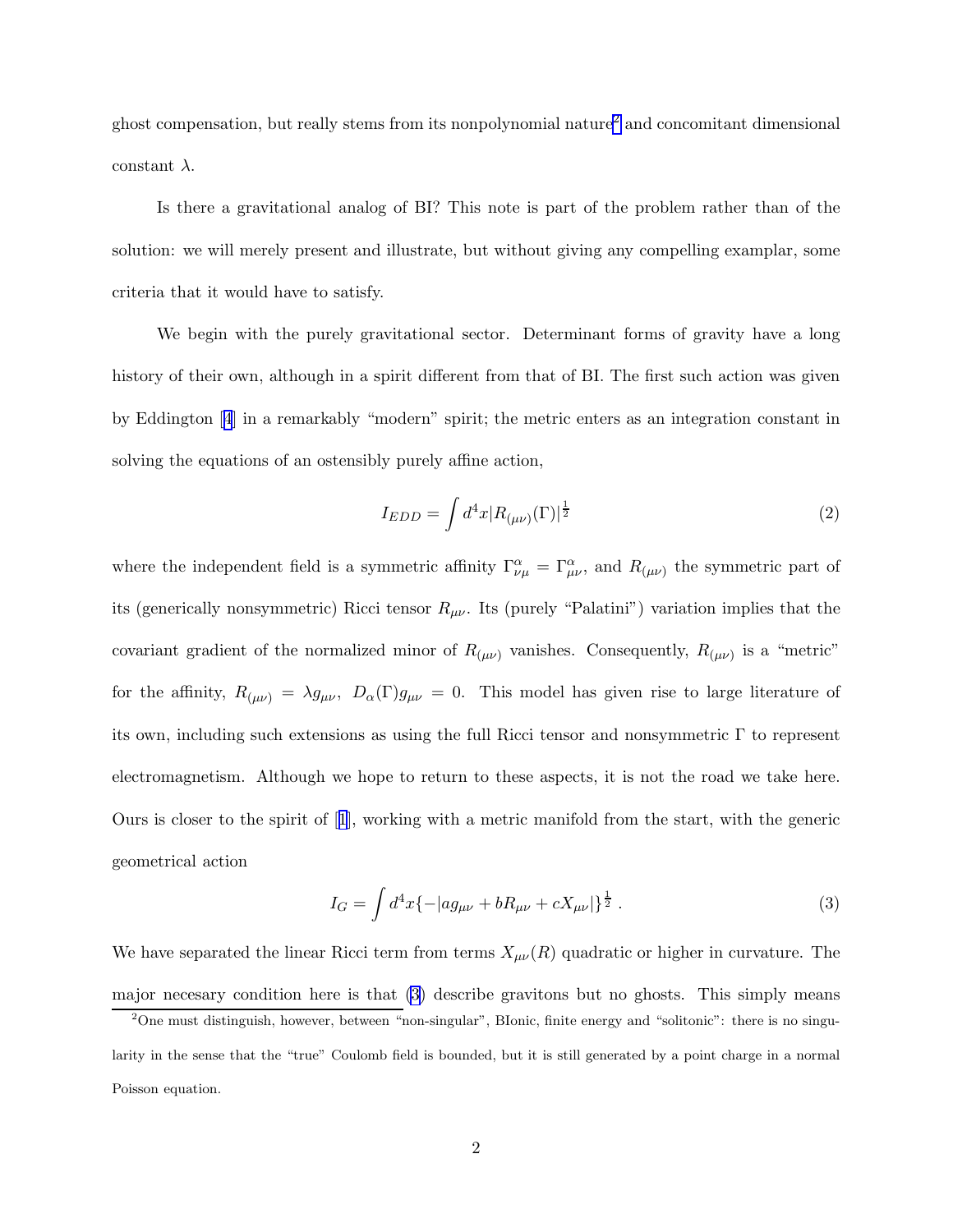thatthe curvature expansion of  $(3)$  $(3)$  $(3)$  should begin with the Einstein R (of proper sign of course) but not contain any quadratic terms, since the latter are always responsible for ghost modes in an expansion about Minkowski (or de Sitter) backgrounds. [The cosmological term implicit in [\(3\)](#page-1-0) (and indeed in([2](#page-1-0))) can always be removed by subtraction or by suitable parameter limits.] To understand the effect of this constraint, we recall that in  $D=4$ , the Gauss–Bonnet combination

$$
E_4 \equiv \sqrt{-g} \left[ R_{\mu\nu\alpha\beta}^2 - 4R_{\mu\nu}^2 + R^2 \right] \tag{4}
$$

is a total divergence, so that effectively the generic quadratic Lagrangian is  $\alpha R_{\mu\nu}^2 + \beta R^2$ ; since these terms (in any combination) always generate ghosts or tachyons, they must be absent.<sup>3</sup> In fact, the quadratic part of  $E_4$  in  $h_{\mu\nu} \equiv g_{\mu\nu} - \eta_{\mu\nu}$  is a total divergence in any D, so the above remarks remain valid there. In [\(3](#page-1-0)) we could also have used the more general combination  $\tilde{R}_{\mu\nu} =$  $R_{\mu\nu} - ag_{\mu\nu}R$ ,  $a \neq 1/4$ , including even  $\tilde{R}_{\mu\nu} \equiv g_{\mu\nu}R$ ; this trivializes the BI procedure, resembling a choice  $\sim |g_{\mu\nu}(1 - \lambda^2 F^2)|^{\frac{1}{2}}$  there. The expansion of a determinant,

$$
|1 + A|^{\frac{1}{2}} = 1 + \frac{1}{2} \operatorname{tr} A + \frac{1}{8} (\operatorname{tr} A)^2 - \frac{1}{4} \operatorname{tr} (A^2) + \mathcal{O}(A^3)
$$
 (5)

tells us that we must cancel the terms  $\sim \frac{b^2}{8}$  $\frac{B^2}{8}(\frac{1}{2}R^2 - R_{\mu\nu}^2)$  due to the quadratic expansion in  $R_{\mu\nu}$  by using the leading parts of  $\frac{1}{2}X_{\alpha}^{\alpha}$ . This leaves a wide latitude in the choice of  $X_{\mu\nu}$ : firstly, we can use any  $X_{\mu\nu}$  whose trace  $\sim -\frac{b^2}{8}$  $\frac{B}{8}(\frac{1}{2}R^2 - R_{\mu\nu}^2) + fE_4$  for arbitrary constant f. We can then obviously arrange for this  $X_{\alpha}^{\alpha}$  value by having  $X_{\mu\nu}$  be a pure trace term,  $X_{\mu\nu} = \frac{1}{4}$  $\frac{1}{4} g_{\mu\nu} X^{\alpha}_{\alpha}$ , or with more exotic choices such as  $X_{\mu\nu} \sim (R_{\mu\nu}R^{\alpha}_{\nu} - \frac{1}{2}RR^{\alpha}_{\alpha})$  or any (suitably normalized) linear combinations of these. Their differences will only show up in cubic,  $\mathcal{O}(XR)$ , and higher contributions. There is no immediate criterion, obtainable from ghost-freedom, to further constrain  $X$ , although one may

<sup>&</sup>lt;sup>3</sup>Also in the BI spirit, we exclude explicit derivatives in  $X_{\mu\nu}$ , although ghost-freedom alone does not exclude them in cubic or higher terms.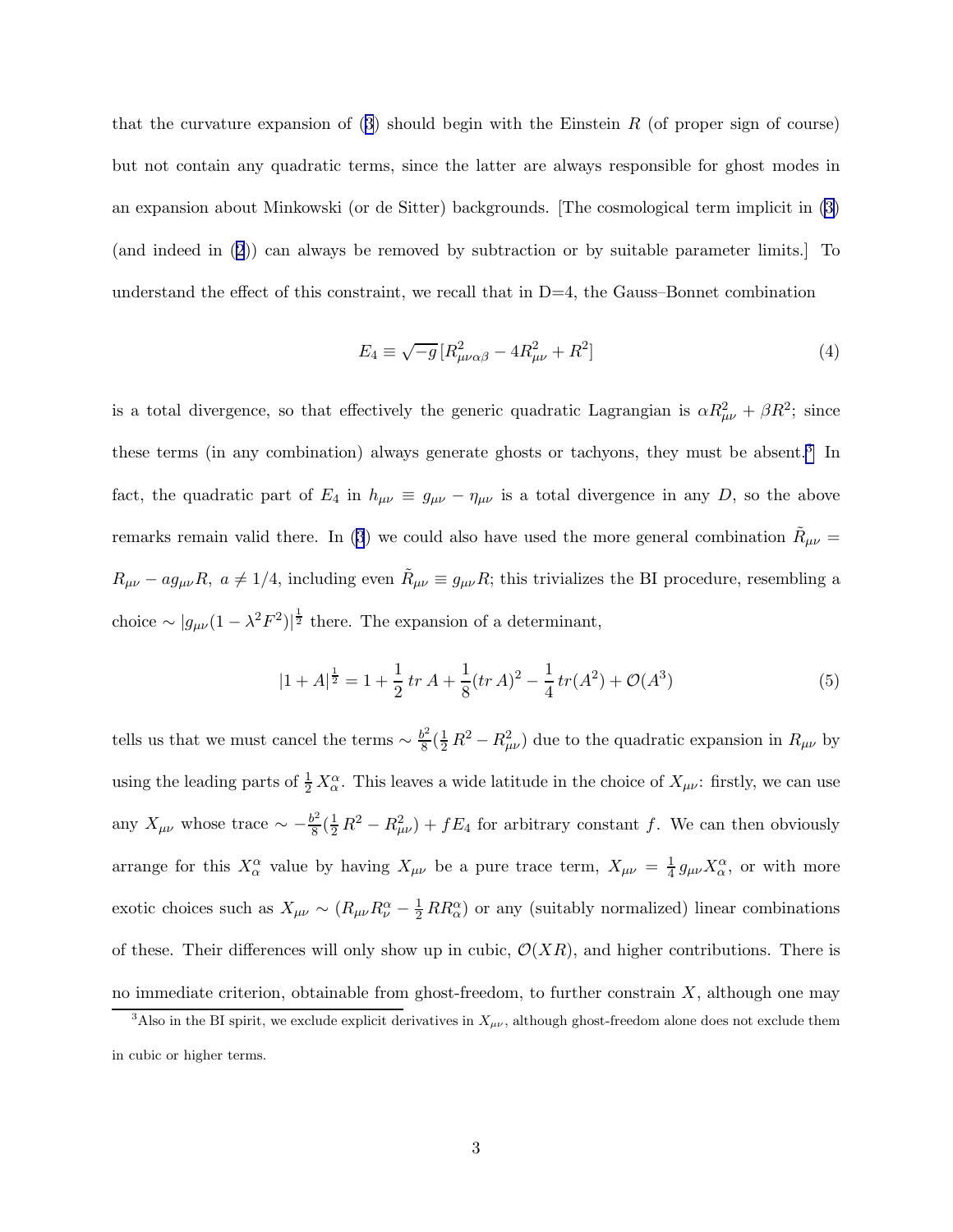imagine adding higher and higher powers of  $R_{\mu\nu}$  in X to cancel particular unwanted contributions from expanding the  $R_{\mu\nu}$  and mixed contributions order by order.

In this connection, let us note that a "fudge tensor"  $X_{\mu\nu}$  actually permits one to write almost any action in BI form, so that there must be some a priori criterion for it as well. For example, any electromagnetic Lagrangian  $L_0(\alpha, \beta)$ , where  $\alpha \equiv \frac{1}{2}$  $\frac{1}{2}F_{\mu\nu}^{2}, \ \beta \equiv \frac{1}{4}$  $\frac{1}{4}F^*F$  are the two invariants, can be so expressed: Simpy write  $f \equiv L_{BI}/L_0$  and factorize  $f^{-\frac{1}{2}}$  into each element,  $(f^{-\frac{1}{2}}g_{\mu\nu} + \lambda f^{-\frac{1}{2}}F_{\mu\nu})$ of the new determinant that now represents  $L_0$ , then expand f about unity and call the rest  $X_{\mu\nu}$ .

There are further possible criteria: one may require that there be no singular "Coulomb" – here Schwarzschild (or Schwarzschild–de Sitter ones if the cosmological constant is kept) – solutions. This in turn has the necessary consequence that Ricci-flat solutions are to be excluded, meaning that at some order in the field equations there must appear terms depending only on the Weyl tensor, as can be accomplished simply by endowing  $X_{\mu\nu}$  with Weyl tensor dependence.<sup>4</sup> Presumably the space of such theories will be further constrained by the requirement that their "Coulomb" solutions will be milder than the black holes they replace! Perhaps the strongest "physical" constraint on theories of this type, however, would come from demanding that (like BI) they be supersymmetrizable. We do not know even know if this is at all possible, since the SUSY would have to be a local one, a very stringent (and dimension-dependent) requirement. The positive-energy issue might constitute one major barrier. Our other conditions are only mildly dimension-dependent: Although for D>4, the Gauss–Bonnet identity is replaced by higher curvature ones (in even  $D$ ) that are irrelevant to the ghost problem, we have seen that the linearized  $D=4$  identity is preserved in any D, so the  $D=4$ 

<sup>4</sup>This condition is not sufficient, as one could imagine combinations of such terms in the field equations that vanish for the simple Schwarzschild (or similar) form but not for generic Ricci-flat spaces. Of course certain Einstein spaces will remain solutions of any action, namely the (unbounded) pp-waves, all of whose scalar invariants vanish [[5](#page-6-0)]; electromagnetic plane waves are likewise solutions of any nonlinear model, since their  $\alpha$  and  $\beta$  vanish.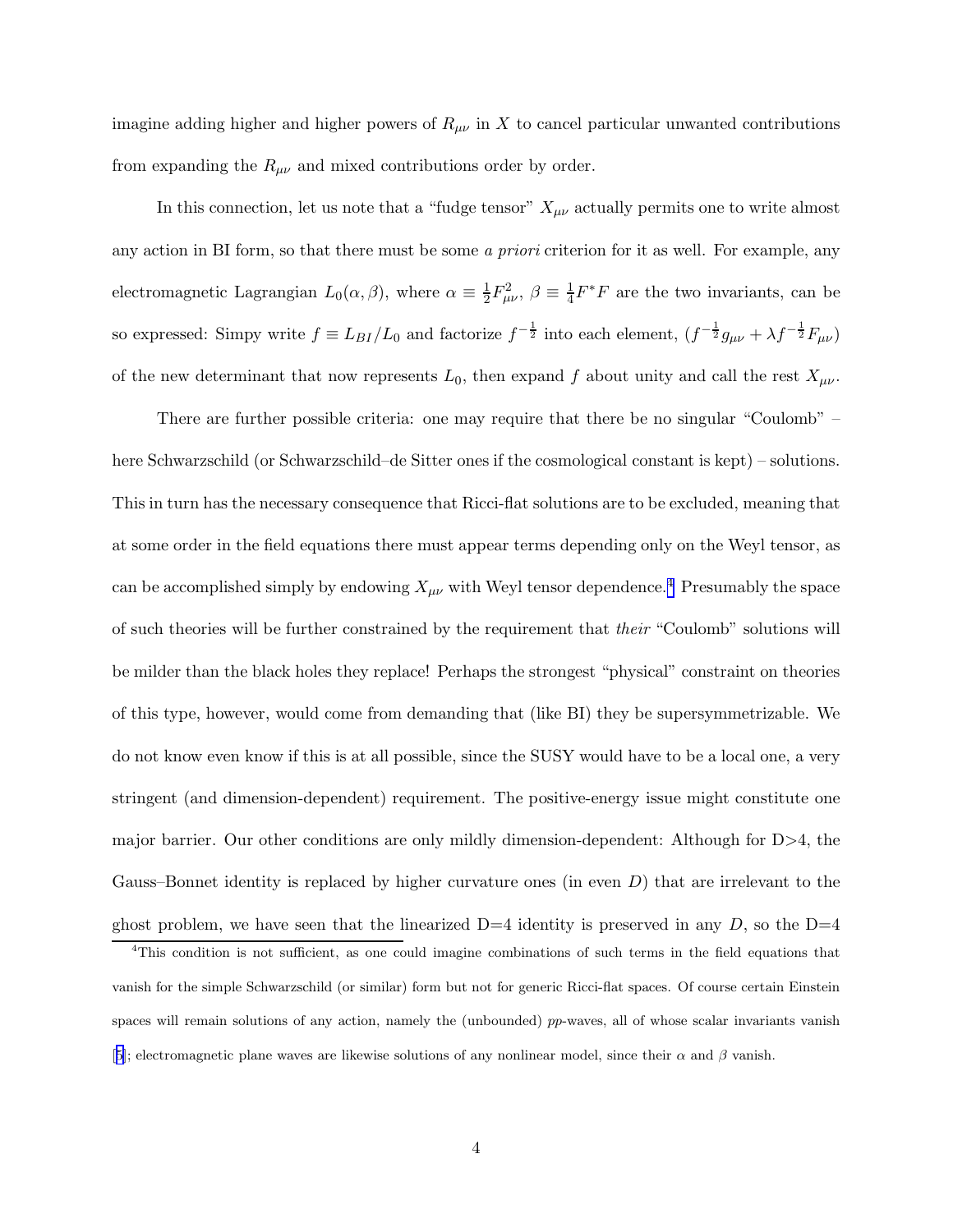discussion effectively stands. For D=3,  $E_4 \equiv 0$ , Riemann and Ricci tensors coincide so the exercise would reduce to some variant of Einstein theory. For  $D=2$  only the scalar Euler density R remains and no "genuine" BI structure is possible, although one can still write [\[6](#page-6-0)] a form  $\sim |g_{\mu\nu} f(R)|^{\frac{1}{2}}$ . The original BI action  $(1)$  is of course insensitive to D.

Let us now turn to possible "BI-E" actions involving both photons and gravitons. Reinstating thelinear  $\lambda F_{\mu\nu}$  term inside our determinant in ([3](#page-1-0)) will now give rise to nonminimal cross-terms at least bilinear in  $F$  (because it is antisymmetric) times powers of curvatures. While such terms do not affect the excitation content, they do alter the propagation properties of both types of particles [\[7\]](#page-6-0). Indeed their "light cones" become governed by effective metrics of the schematic form  $(g_{\mu\nu} + \mathcal{O}_{\mu\nu})$  where  $\mathcal{O}_{\mu\nu}$  represents the nonminimal contribution, with attendant propagation complications that may in priciple be used to narrow the ambiguity in  $X$ . Clearly, one would also want a suitably tamed Riessner–Nordstrom solution here, along with a bounded Coulomb field. Scalar fields (or multiplets) can be incorporated in a ghost-free way by adding terms of the form  $\sim (\partial_{\mu}\phi\partial_{\nu}\phi + m^2 g_{\mu\nu}\phi^2)$  under the determinant; their trace will reproduce the usual scalar action, but now there will be non-minimal cross-terms as well.

## 1 Weyl-invariance

In four spacetime dimensions, the Maxwell action is invariant under Weyl rescalings of the metric:

$$
g_{\mu\nu} \to \Omega^2(x) g_{\mu\nu} \tag{6}
$$

without transforming the  $A_\mu$ . The Born-Infeld action is of course not Weyl-invariant. However, it may readily be made so by introducing a scalar compensating field  $\phi$  of Weyl weight  $-1$ ,

$$
\phi \to \Omega^{-1} \phi \ . \tag{7}
$$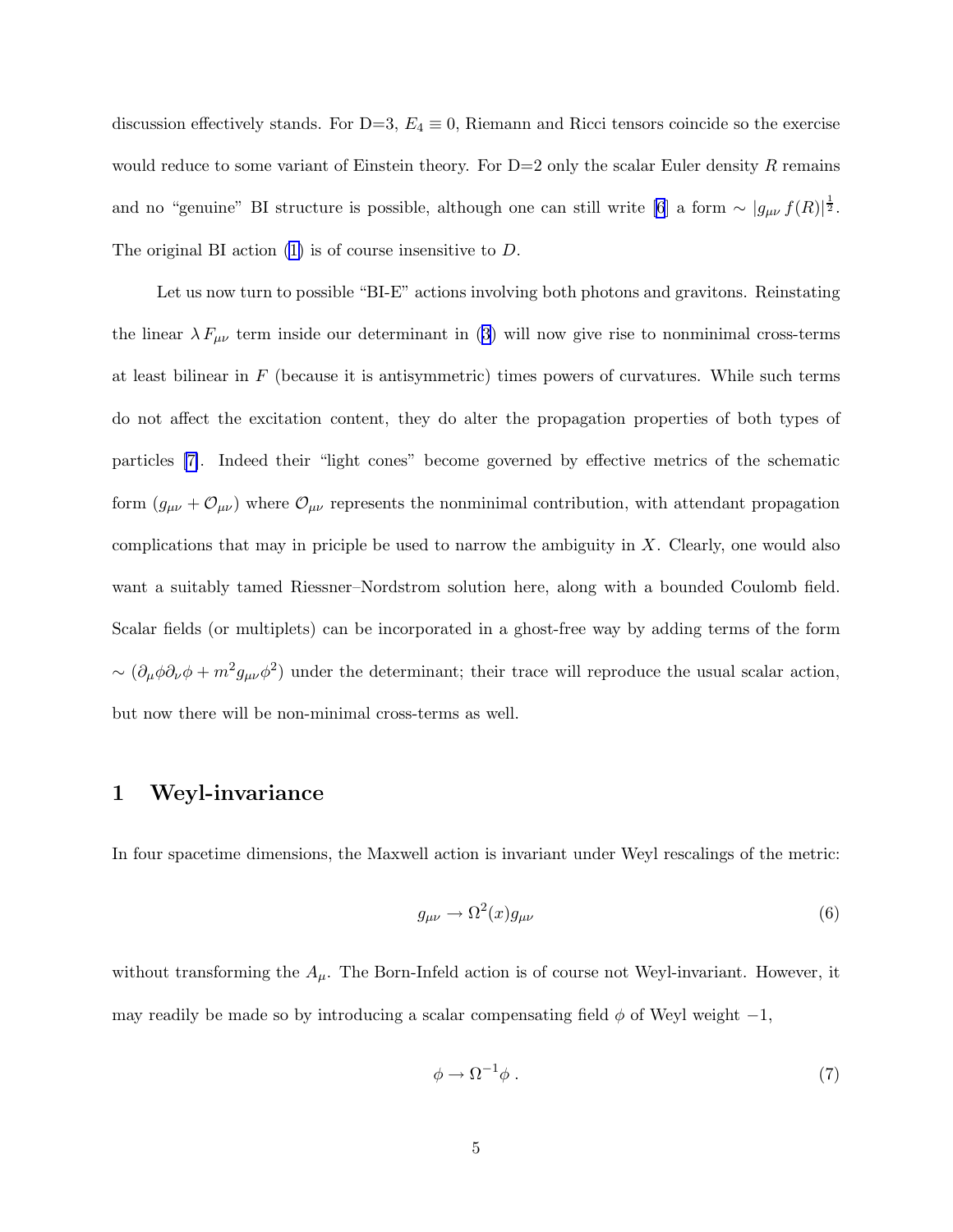The modified action is

$$
I_{BIW} = -1/2\lambda^2 \int d^4x \left\{ -|\phi^2 g_{\mu\nu} + \phi^{-2} \mathcal{D}_{\mu} \phi \mathcal{D}_{\nu} \phi + \lambda F_{\mu\nu}|\right\}^{\frac{1}{2}},\tag{8}
$$

where the (real!) Weyl-covariant derivative is  $\mathcal{D}_{\mu} = \partial_{\mu} + A_{\mu}$  and the vector potential now undergoes an  $R^*$  gauge transformation:

$$
A_{\mu} \to A_{\mu} + \partial_{\mu} \ln \Omega \,. \tag{9}
$$

An appropriate choice of sign of the scalar term ensures its ghost-freedom.

This model can also accomodate Weyl invariant gravity, though of course that always involves ghosts. In particular one could add in (8) a (fourth derivative) combination of the form

$$
a\phi^2 g_{\mu\nu} C^{\alpha}_{\ \beta\gamma\delta} C^{\beta}_{\ \alpha\lambda\sigma} g^{\gamma\lambda} g^{\delta\sigma} + b\phi^2 C_{\mu \ \beta\delta}^{\ \alpha} C_{\nu \ \alpha\sigma}^{\ \beta} g^{\delta\sigma} \tag{10}
$$

(for  $D=4$  the two terms in (10) are proportional). An alternate route is to "improve" the Einstein term using the compensator: the relevant  $(D=4)$  action is proportional to the famous combination  $\phi^{-2}\sqrt{-g}(\frac{1}{6}R+\phi^{-2}(\partial_{\mu}\phi\partial_{\nu}\phi)g^{\mu\nu})$  where either the Einstein or the gravity kinetic term is now necessarily of the wrong sign [\[8\]](#page-6-0). This model can obviously be adapted to BI form using the previously discussed extensions of  $R_{\mu\nu}$  and  $X_{\mu\nu}$ .

In conclusion, it should be obvious from the rather loose conditions we have stated that any real progress on adding "E" to BI will require either better hints from string expansions or from supersymmetry requirements. The elegant pure BI insight has as yet found no counterpart here.

After this work was completed, an interesting non-determinantal two-metric reformulation of BIhas been suggested [[9](#page-6-0)]. In the process, evenness of BI in  $F_{\mu\nu}$  is used to rewrite the determinant [\(1\)](#page-0-0) in terms of the tensor  $(g_{\mu\nu} + \lambda^2 F_{\mu\alpha} F_{\nu}^{\alpha})$ . While it is perhaps formally more natural to include  $R_{\mu\nu} + X_{\mu\nu}$  into this symmetric array, our considerations remain unaltered.

The research of S.D. was supported by the National Science Foundation, under grant  $\#PHY$ -9315811. Our work was begun at the VI Conference on the Quantum Mechanics of Fundamental